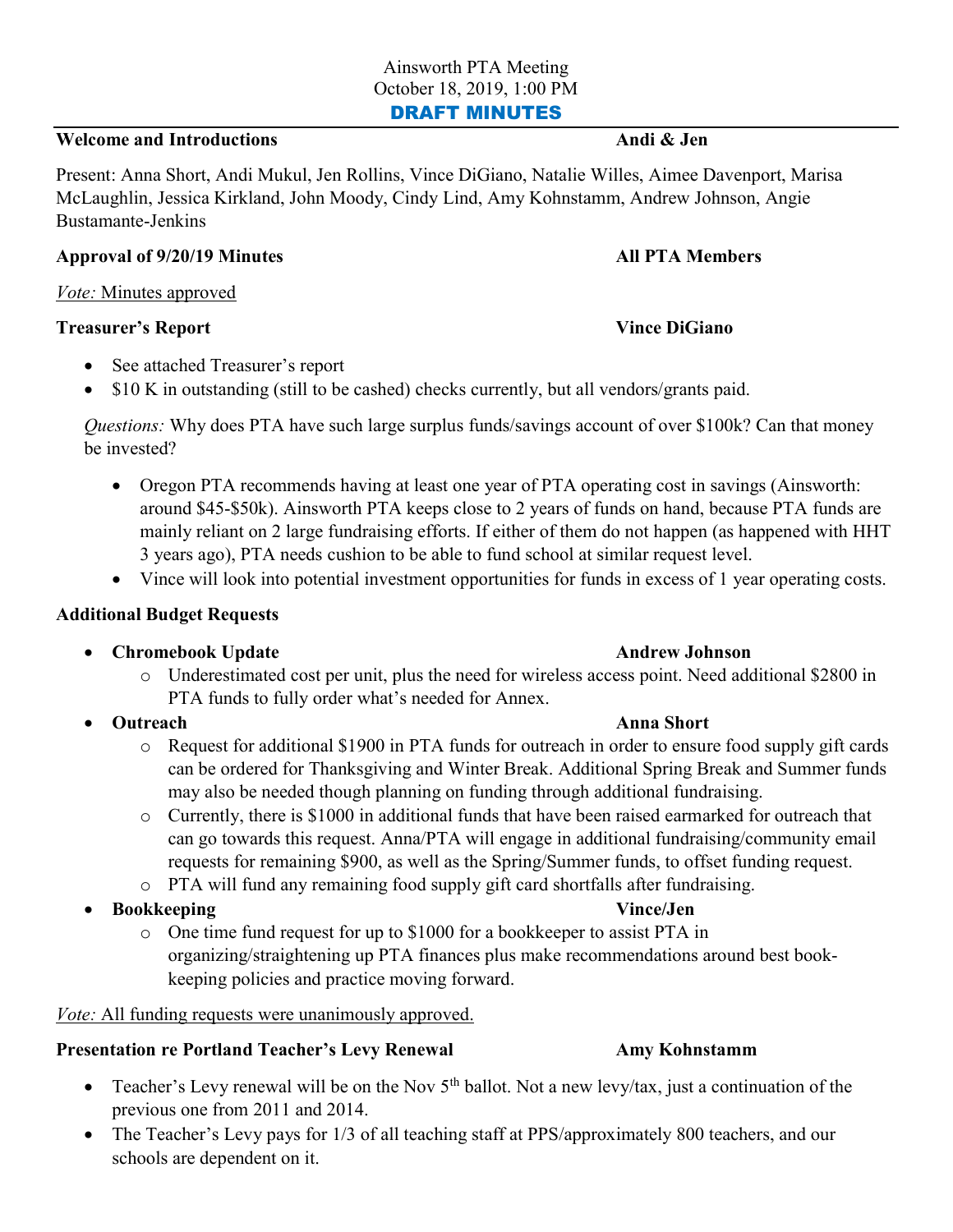Canvassing opportunities available at end of October to spread the word to vote for Teacher's Levy.

Questions: How is this different from new State funding? Are any groups organized against it? How are these funds monitored/record on how \$ was spent?

- New State funds start next year and will be used to develop new strategies to support teachers and struggling students. Those funds will not matter/make an impact though if the Teacher's Levy funds which pay for  $1/3$  of all teachers does not exist.
- No one is organized against it. Long list of leaders, organizations and schools that support it.
- The PPS Community Budget Review Committee (CBRC) is responsible for monitoring and advising on all Local Option levy funds and their reports can be found at https://www.pps.net/Page/1677

#### Discussion of After School Activities John Moody

- Substantial decrease in after school enrichment activities offered by Ainsworth each year. No science, coding, Mandarin, Saturday Academy, etc that used to be part of Ainsworth after school offerings. See attachment photo.
- Other schools, such as Abernathy and Chief Joseph Elementary, have extensive afterschool programs, 7 – 11 offerings a day. See attachment photo.

Discussion: Why has this happened? What's needed to add more activities?

- Number of issues, but mainly space. Ainsworth has 670 students and a huge after school care program with several hundred children that require space. Teachers have a contract that maintains the classroom as their office space until 3:30pm, so afterschool enrichment activities would potentially have to begin after that time. Also, the burden of administrative effort to coordinate afterschool enrichment fell to the school administration/after school staff, not to PTA (e.g. if an instructor didn't show, etc fell to the administration/after care to coordinate).
- Administration/after care willing to discuss further. Would need to have a dedicated PTA representative to coordinate afterschool enrichment activities that would also coordinate and liaison with school administration and after care.

Action item: Natalie will send out communications/call for a parent volunteer to be an after school enrichment coordinator to coordinate this effort.

# Buckaroo Debrief **Aimee Davenport** Aimee Davenport

- Very successful Buckaroo! Around \$17k in revenue, \$2k more than projected in the budget.
- A couple of areas that could potentially be improved next year revenue wise swag and cake walk. Can reduce # of hats purchased, and increase # of cake walk tickets sold.

Action item: Succession planning and organizing primary Buckaroo roles (a shadow to follow Aimee as chair – last year at Ainsworth, swag sales lead, volunteer coordination lead, etc) should be recruited for now while there still are fresh memories of what a fun event it was.

## Holiday Home Tour Updates/Requests Lynn Brown

• Not covered

## Announcements All

Evening PTA Meeting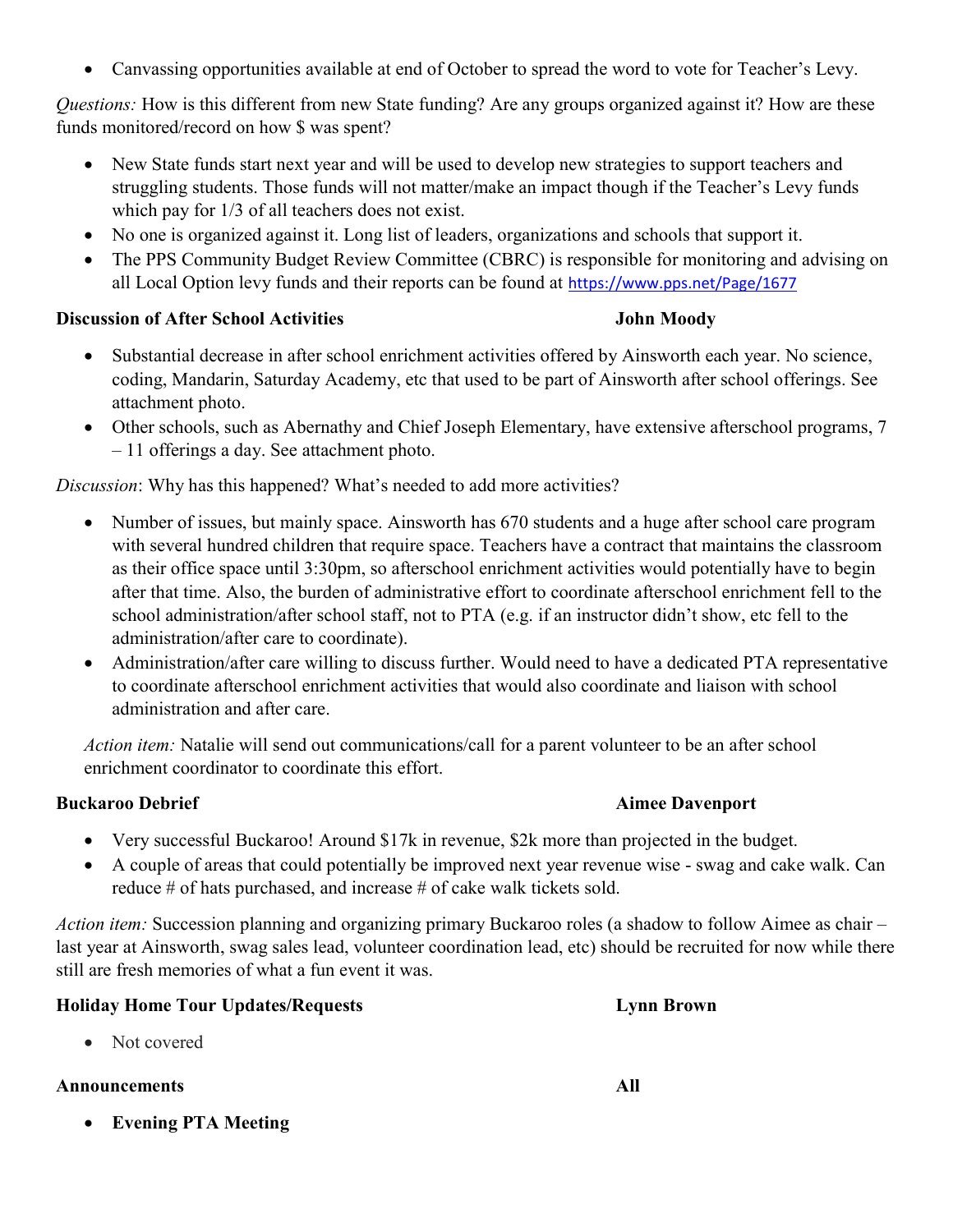- o Evening PTA meeting on Monday, October 21st will go over Emergency Preparedness Planning and Teacher's Levy. There may be a PTA funding ask around the Teacher's Levy.
- Book Harvest Update/Postponement
	- o Not Covered
- Munga Punga Fundraising Opportunity
	- o Not Covered

# Adjournment Andi & Jen

• Adjourned at 2:15 pm

# Treasurer's Report

**Treasurer's Report** 

#### October 17, 2019

#### **Bank Balances**

Checking - Cash Balance \$111,388.49 Balance in Register - \$100,986.36

Savings - \$7,355.28

Beimann Field Savings - \$7,142.72

Beimann Field Account - \$127,065.24

#### **Outstanding Checks**

| Date       | Mum. | Name                             | Memo/Description             | Account                | CIL.        | Amount      |
|------------|------|----------------------------------|------------------------------|------------------------|-------------|-------------|
|            |      |                                  | Back to school Printing Kara | PTA.                   |             |             |
| 10/02/2018 | 400B | Kara Stone                       | Stone                        | Checking<br>PTA.       |             | $-297.36$   |
| 11/05/2018 | 4021 | Julie Balturo,                   | Staff Appreciation           | Checking<br><b>PTA</b> |             | $-114.81$   |
| 09/18/2019 | 4065 | Vincent Dissiana.                | Scholastic (Book Fair)       | Checking<br>PTA.       | $-3.991.45$ |             |
| 09/18/2019 | 4068 | Anna Short                       | outteach cart                | Checking<br>PTA        |             | $-61.19$    |
| 09/25/2019 | 4076 | Kayla Casobees<br>Portland Party | directory spot payment       | Checking<br>PTA.       |             | $-550.00$   |
| 10/01/2019 | 4078 | Productions                      | DJ Deposit                   | Checking<br><b>PTA</b> |             | $-75.00$    |
| 10/09/2019 | 4080 | David Thomsen                    | Buckaroo loe                 | Checking<br>PTA.       |             | $-37.50$    |
| 10/09/2019 | 4081 | Tracy Suzuki                     | Web Services                 | Checking<br>PTA        |             |             |
| 10/15/2019 | 4082 | Camden Schobert                  | Buckaroo Cakewalk            | Checking<br>PTA        |             |             |
| 10/15/2019 | 4083 | <b>Apparentias al Espago).</b>   | Donation Reimbursement       | Checking<br><b>PTA</b> | $-1,550.00$ |             |
| 10/15/2019 | 4084 | Ainsworth Foundation             | Donations Reimbursement      | Checking               |             | $-2.350.00$ |
|            |      |                                  |                              |                        |             | \$10,176.45 |

#### **Buckaroo Report**

Total Revenue - \$15,5%, Budget of \$15k

Expenses are expected to come in on budget - \$8k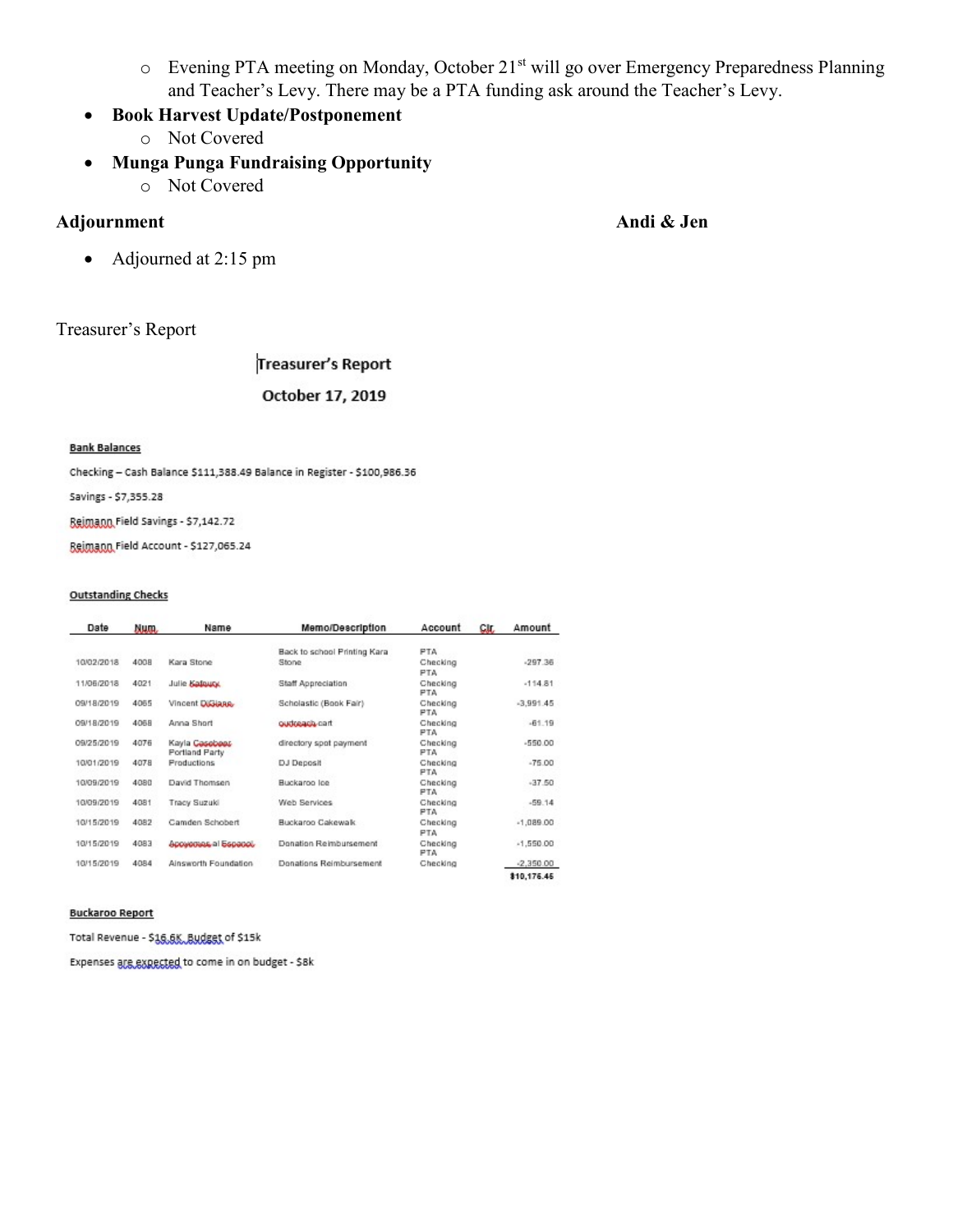#### Ainsworth Enrichment Activities

= MENU Below is a list of organizations that have offered in the past or are currently offering after school classes at Ainsworth. Please take a look at their website or contact them directly to find out the class schedule and current offerings. To have your organization's name added to this list, please e-mail: ainsworthptainfo@gmail.com AASEP Yoga Classes. Fall classes start Oct. 3rd. Every Thurs 2:15-3:00. To register, call 503 223-9744. Taught by Margo Kellison Lightburn. AASEP Chess. The Knight School. Oct. 4th - May 2020. Fridays, 2:15-3:15. To register, go to www.theknightschool.com Spanish Thru Art - Flyer for Spanish classes Mon & Tues 2:15-3:15. Classes start Sept. 16th. Contact: AnaMaria Beard at fusion345@aol.com Bird Art Painting for Kids Fall session starts Sept. 6. Every Fri 2:15-4:00. For more info; contact Ronna Fujisawa by email, phone or text. ronnafujisawa@me.com (503) 488-9229 Fall session fiver Kids Yoga Fall flyer Grades: K-3 Fall session: Sept 25 - Dec 18, Wed. 2:15-3:15 Register online e-mail: hello@yogaplaygrounds.com (541) 778-4541 **Private Tutoring at Ainsworth - Tutoring in Reading, Writing & Math at Ainsworth. Contact:** Private Tutoring at Ainsworth - Tutoring in Resumer Companies Solve 4 Y Tutoring French Classes at Ainsworth Kids Like Languages, Wed. starting Oct. 9th 2:20-3:10, 10/9 -Register here

BSA (Boy Scouts of America) Next pack meeting at Chapman Elementary on Tues, Oct. 15t BSA (Boy Scouts of America) Next pack meeting of Chap.<br>2019. 6:15pm-8:00pm. Contact Allison Grebe Lee at: cubscoutpack256@gmail.com crthelementary.org/afterschool/after-school-classes/ school-own-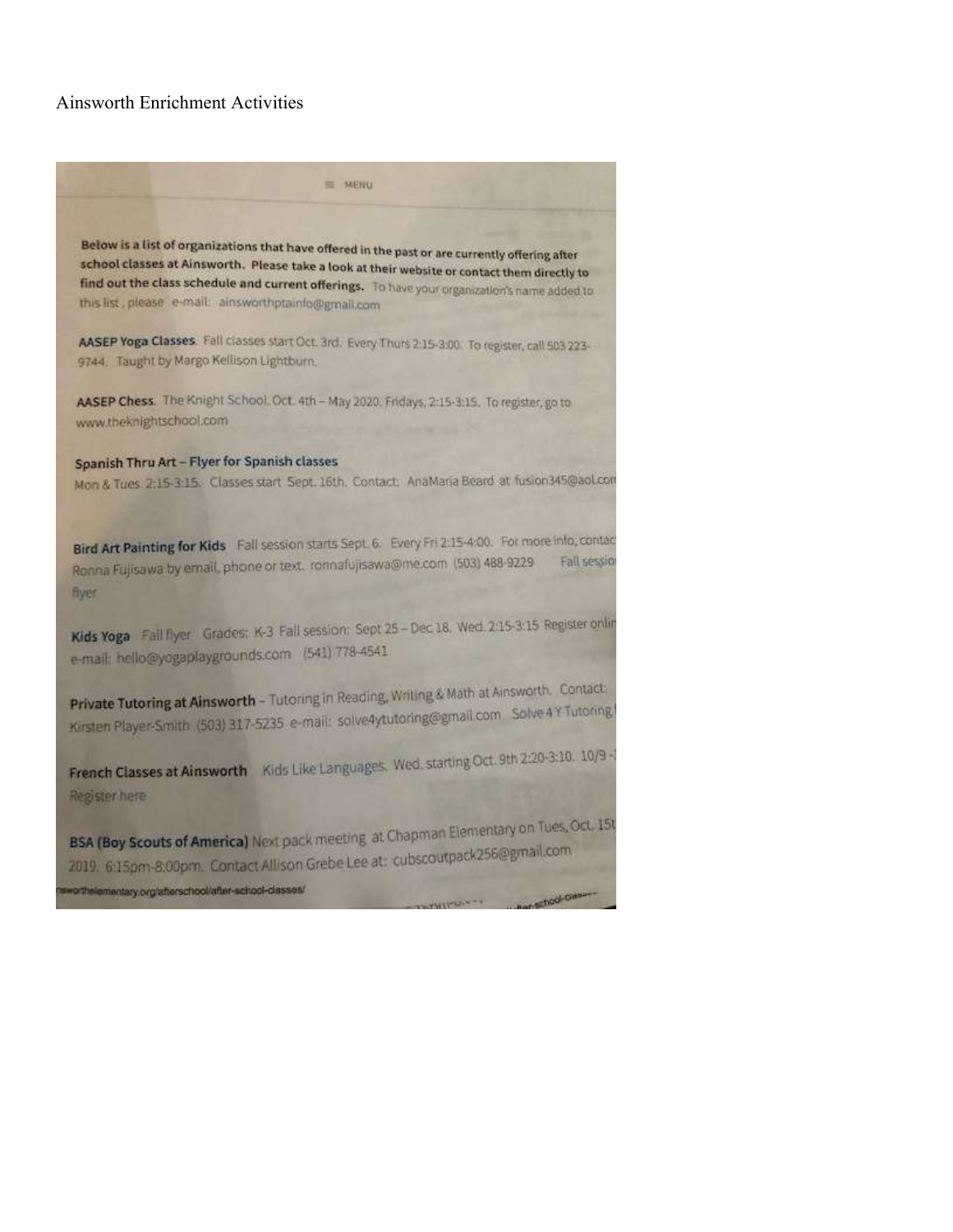#### Chief Joseph Fall Classes -- full registration info available on reverse

Students will start speaking in phrases

from the very first class using "puzzle

Spanish

**Mesmerizing Science** Observation, Hypothesis, and Experiment are the foundations of scientific exploration. But be prepared to be amazed... you'll have trouble believing your own eyes or ears on this spelbinding expedition through the science of sound, magic, illusion and color!





**Choir Club** 

Choir Club amphasizes teamwork while developing rudimentary musical skills. Students will sing in various styles including selections from traditional, contemporary, and global music in various languages. This class lays a successful foundation for young singers to be successful as they move into middle-grades choir programs. The session culminates in a final performance for family and friends.



#### **Soccer Shots**

Soccer Shots Mini is a high-energy program introducing children to fundamental soccer principles, such as using your feet, dribbling and the basic rules of the game. Through fun games, songs and positive reinforcement. children will begin to experience the joy of playing soccer and being active.



**Actor's Toolbox: Scripts & Stories** (Drama K-2) Through the use of improv games, theater

exercises, and imagination, students will create and explore a world of characters. and new experiences. Our experienced theater educators will teach theater basics: from projection and stage presence, to expression and character development, all while bringing scripts to



#### Basketball

**Bfelt** 

Join One on One Basketball at Chief Joseph Elementary for 12 weeks for an after school instructional program. Perfect for both beginner and skilled players. Our instructors will not only teach your child athletic fundamentals through progressive drills, engaging cardio and fun competitions, but we will use these

fundamentals as a platform to teach life-skill lessons that reinforce positive attitudes about effort, respect, cooperation and self-control. One on One makes three quarantees: your child will learn, sweat and have fun!

# **HASSETRALL INC.**

Ukulele Students will build their understanding of music through the ukutele - this session will focus on<br>strumming and learning chords on the instrument through a variety of<br>genres including folk, pop, and traditional Hawaiian songs.



Improv Olympics (Drama 3-5) Learn how to act with little to no preparation! In this class, students will play fun and engaging games that will keep them laughing, thinking, and having the best time of their lives. This is a great class to introduce kids to the world of theater and drama, or even for the seasoned veteran who is just looking to have a great time!



#### **Drawing: Comics**

We will explore drawing and storytelling as well as some book-making techniques as we examine our favorite comic book heroes and goofy cartoon characters. After practicing the fundamentals of sketching, inking, lettering, and color, we will create our own wild and wonderful characters and stories, and turn them into our very own comic books!